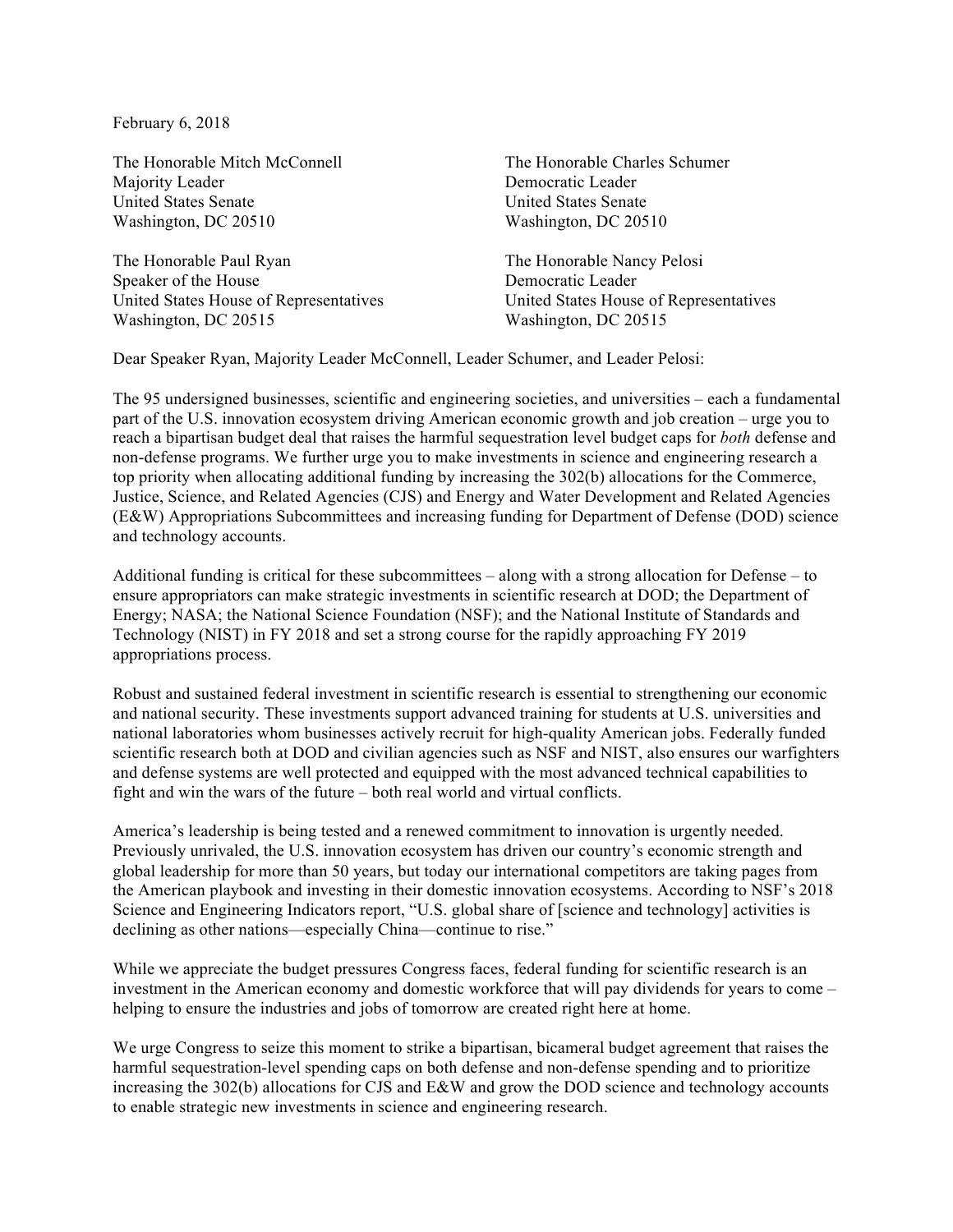Sincerely,

Advanced Micro Devices Aerospace Industries Association American Association for the Advancement of Science American Astronomical Society American Chemical Society American Geosciences Institute American Institute for Medical and Biological Engineering American Institute of Biological Sciences American Mathematical Society American Physical Society American Physiological Society American Psychological Association American Society of Agronomy American Society for Engineering Education American Society for Microbiology American Sociological Association Applied Materials, Inc. ASME Association of American Universities Association of Public and Land-grant Universities The Association for Women in Mathematics (AWM) Battelle Bigelow Laboratory for Ocean Sciences City College of CUNY College of Fisheries and Ocean Sciences, University of Alaska Fairbanks Columbia University in the City of New York Consortium for Ocean Leadership Consortium of Social Science Associations Council on Undergraduate Research Crop Science Society of America Dauphin Island Sea Lab Duke University Eastman Ecological Society of America Entomological Society of America (ESA) Federation of Associations in Behavioral and Brain Sciences Florida State University The Geological Society of America Georgia Institute of Technology GLOBALFOUNDRIES Greater Boston Chamber of Commerce Greater Pittsburgh Chamber of Commerce Harvard University Hewlett Packard Enterprise IEEE-USA Incorporated Research Institutions for Seismology Indiana University Iowa City Area Chamber of Commerce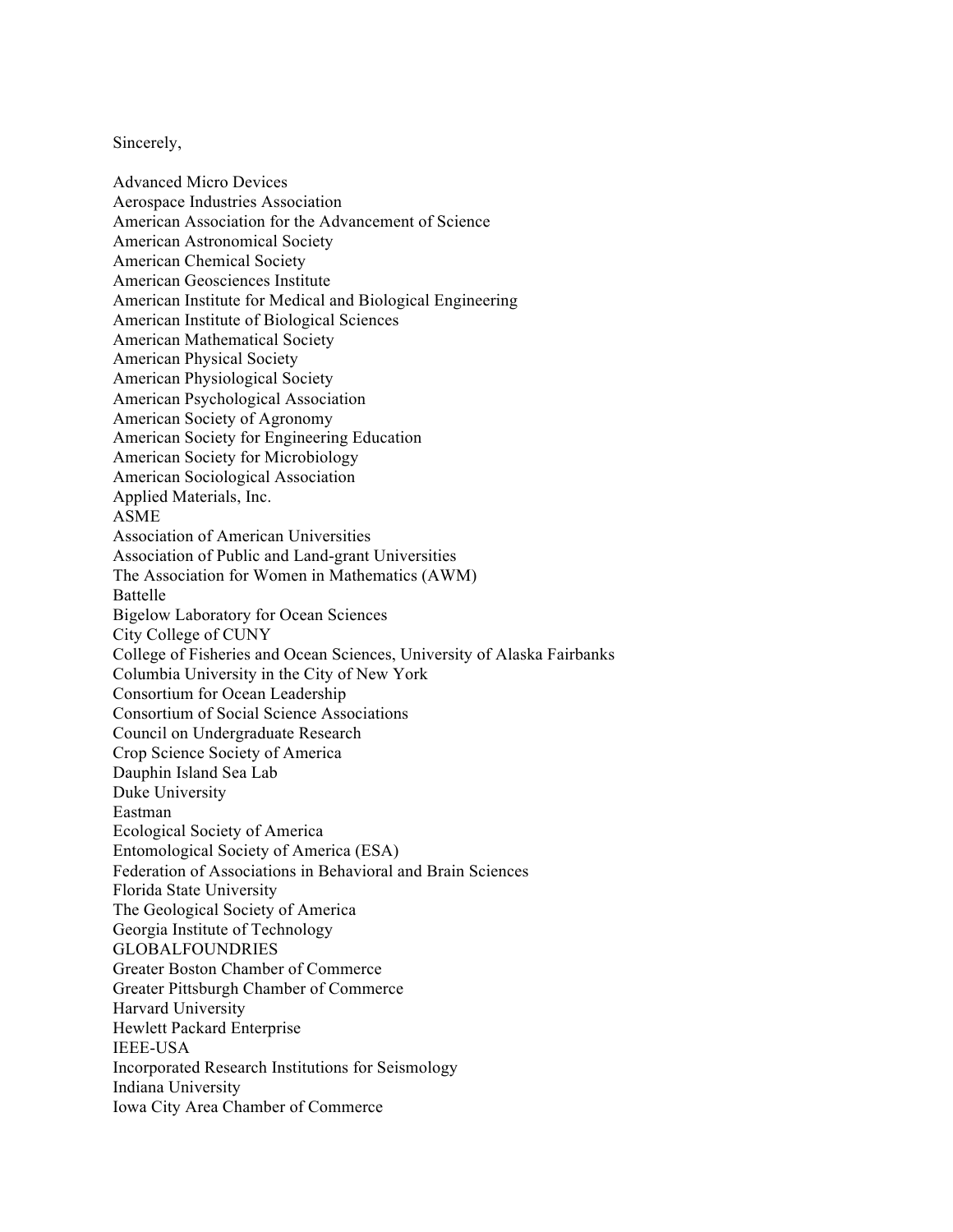Jefferson Science Associates Massachusetts Institute of Technology Michigan State University Michigan Technological University The National Center for Manufacturing Sciences Northern Illinois University The Ohio State University OSA-The Optical Society Princeton University Procter & Gamble PsySiP: Psychology of Science in Policy **O**orvo Rensselaer Polytechnic Institute Research!America Rutgers, the State University of New Jersey, School of Environmental and Biological Sciences SAGE Publishing School of Ocean and Earth Science and Technology, University of Hawaii at Manoa Semiconductor Industry Association Skidaway Institute of Oceanography, University of Georgia SME (Society of Manufacturing Engineers) Society for Industrial and Applied Mathematics Society for Research in Child Development Soil Science Society of America Southeastern Universities Research Association SPIE, the international society for optics and photonics Stony Brook University Temple University Texas Instruments Incorporated University at Buffalo The University Corporation for Atmospheric Research (UCAR) University of California System University of Cincinnati University of Colorado Boulder University of Delaware University of Illinois System University of Iowa University of Maryland, College Park University of Michigan University of Nebraska University of Pennsylvania University of Pittsburgh The University of Texas at Austin University of Virginia University of Wisconsin-Madison Vanderbilt University Woods Hole Oceanographic Institution Yale University

CC: The Honorable Thad Cochran, Chairman, Senate Committee on Appropriations The Honorable Patrick Leahy, Vice Chairman, Senate Committee on Appropriations